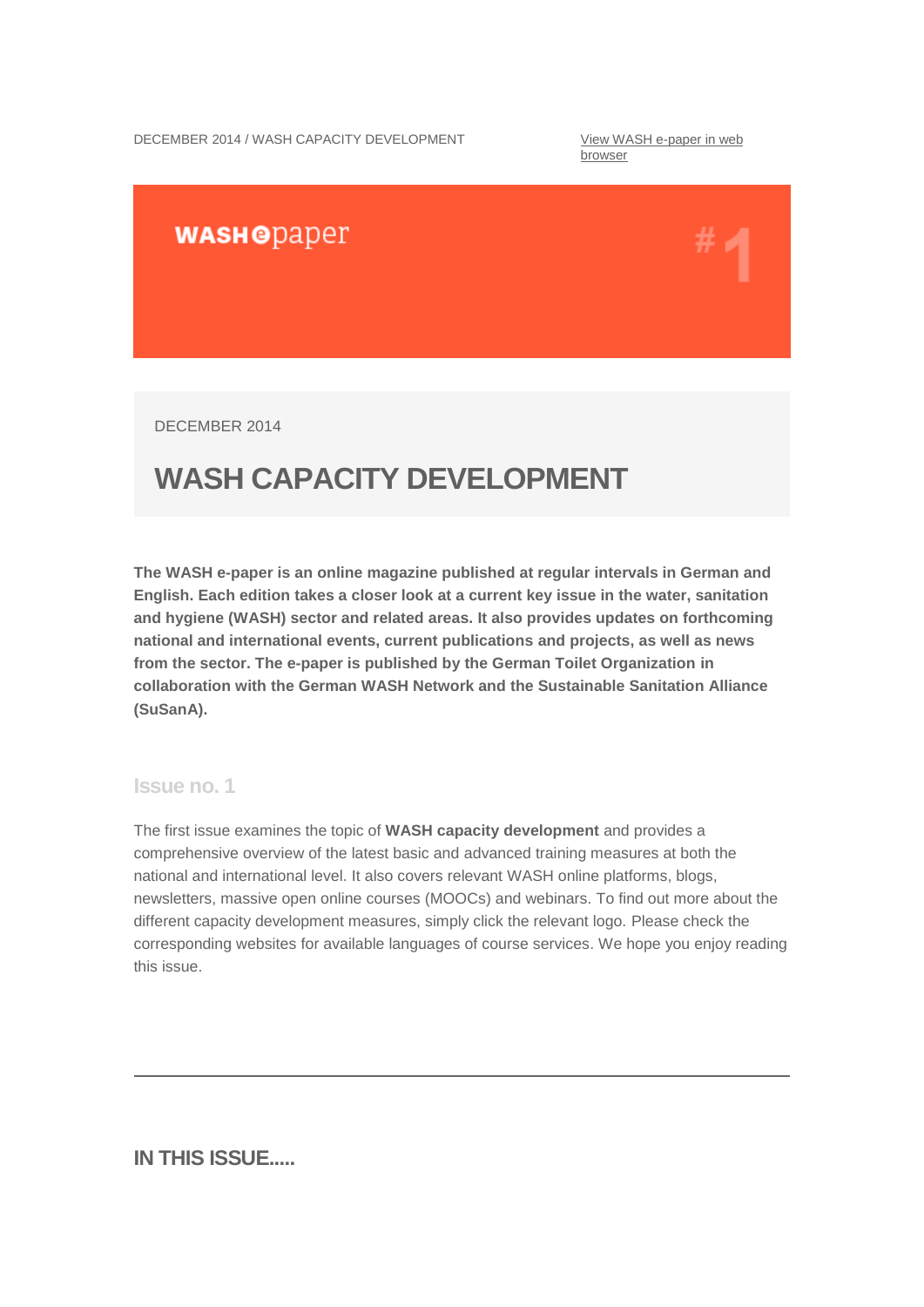- **01** WASH seminars and training courses (national/international/regional)
- **02** WASH online platforms, blogs and newsletters
- **03** WASH e-learning courses, MOOCs and webinars
- **04** Calendar of WASH events 2015/2016
- **05** Recent WASH publications
- **06** Recommended reading our top five

# **01 WASH Seminars and training courses**

IN GERMANY INTERNATIONAL REGIONAL / NATIONAL



#### **German Toilet Organization I WASH training courses**

The German Toilet Organization (GTO) offers a number of two-day training courses on key WASH issues. These include seminars on sustainable water supply and sanitation, hygiene promotion, emergency sanitation and urban sanitation.

**For more details please contact:** Karl Steigel (karl.steigel@germantoilet.org)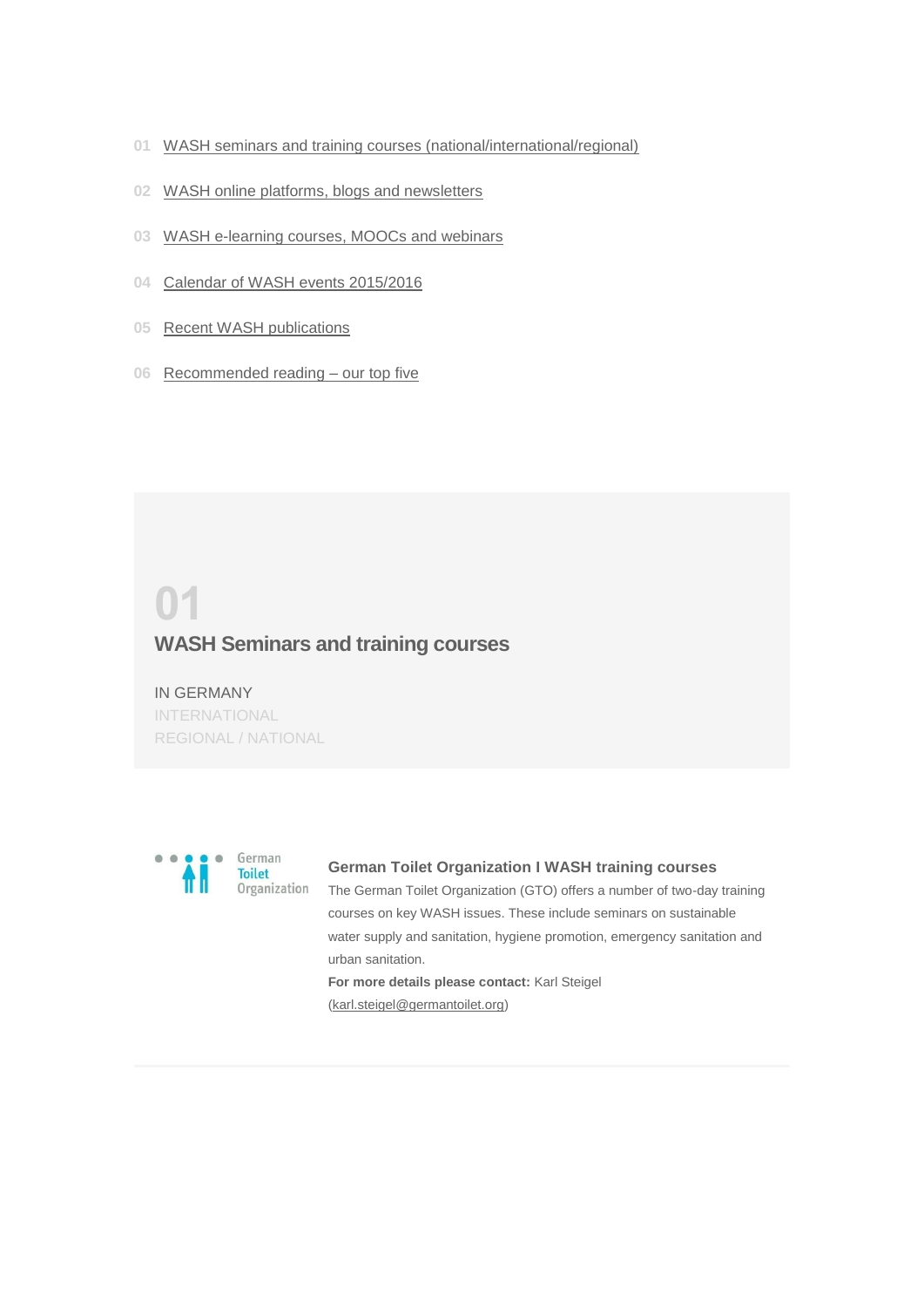# **WASH NFT7WFRK**

# **German WASH Network I Intensive course on WASH in Emergencies**

The German WASH Network is offering an intensive, practical training course on water, sanitation and hygiene in emergencies, which consists of three one-week modules on WASH and Hygiene Promotion in Emergencies, Water Supply in Emergencies and Sanitation and Wastewater Management in Emergencies. **For more details please contact**: Robert Gensch (robert.gensch@germantoilet.org)



# **THW I Intensive course on water, sanitation and hygiene in humanitarian aid (focusing on sanitation)**

The German Federal Agency for Technical Relief (THW), together with the GTO, is planning a one-week intensive Emergency WASH course (with an emphasis on sanitation) for THW staff and a limited number of WASH network members.

**For more details please contact**: Anne Zimmermann (anne.zimmermann@thw.de)



#### **Johanniter I training courses on Sphere**

Johanniter International Assistance's specialist public health advisor, a qualified Sphere trainer, offers introductory and training courses lasting up to five days on the basic principles of and minimum standards for humanitarian aid in the WASH areas, as well as in shelter, nutrition and health.



#### **DRK I Basic and further training courses**

The German Red Cross (DRK) offers a wide range of national and international basic and further training courses in the WASH areas. **For more details please contact**: Sabine Günnels (guennels@drk.de)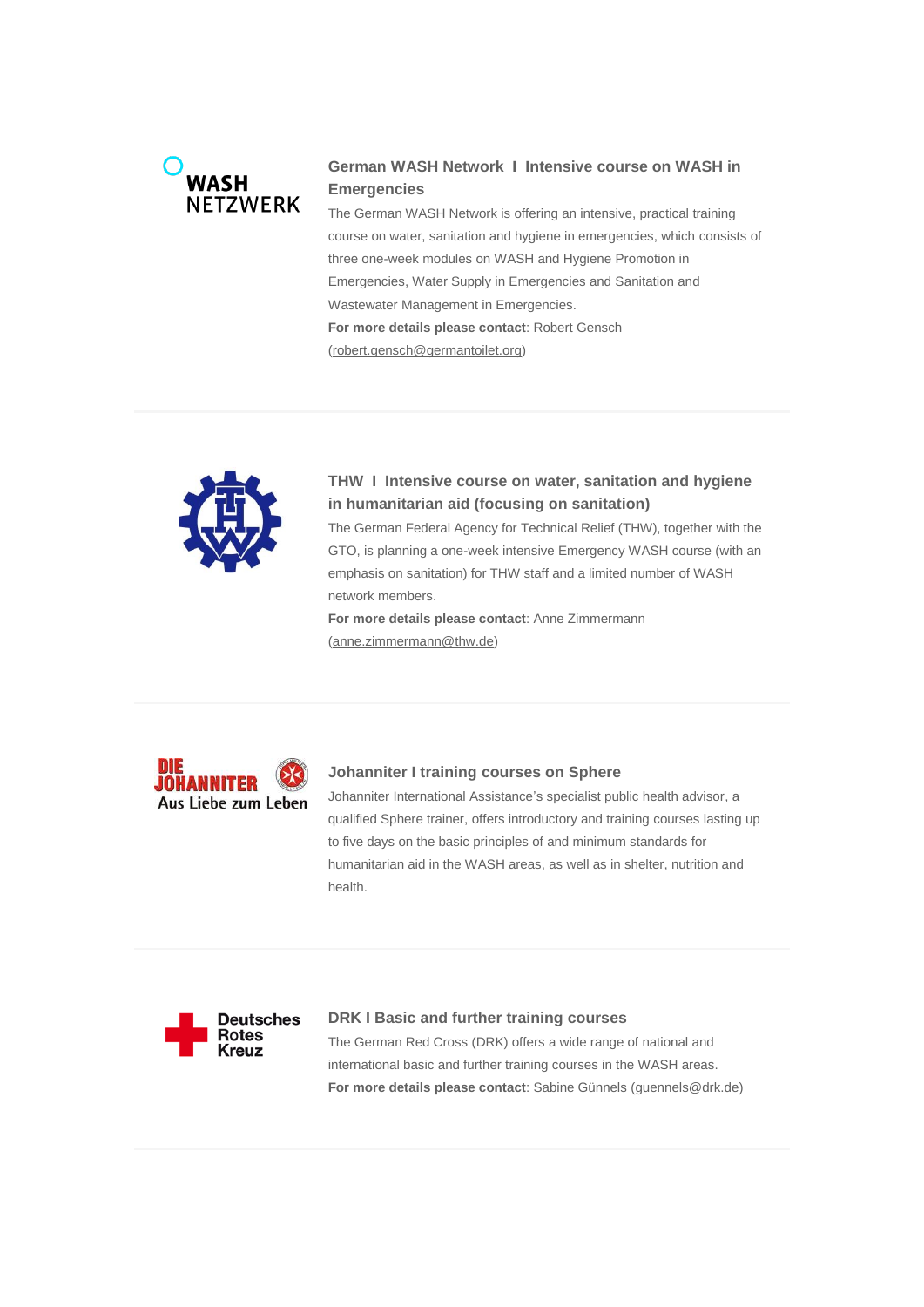

#### **DWA I Basic and further training courses**

The German Association for Water, Wastewater and Waste (DWA) offers a wide range of technical training courses and seminars, both within Germany and abroad.

**01**

IN GERMANY **INTERNATIONAL** REGIONAL / NATIONAL



## **UNESCO-IHE short courses**

The UNESCO-IHE Institute for Water Education offers a wide range of highly specialised course formats for refreshing or consolidating your knowledge, whether you are a sector expert or starting out in your career.



#### **RedR training courses**

RedR currently offers a wide range of training courses related to WASH in Emergencies including three and five-day intensive training courses on 'WASH Emergencies' and 'Urban WASH in Emergencies'.



#### **Eawag's practice-oriented further training courses (PEAKs)**

The Swiss Federal Institute of Aquatic Science and Technology (Eawag) offers practice-oriented further training courses for experts and professionals from the field of water, sanitation and hygiene. The courses incorporate the latest in research work, lessons learned and cover a wide range of WASH subjects from faecal sludge management (FSM) to behavioural change.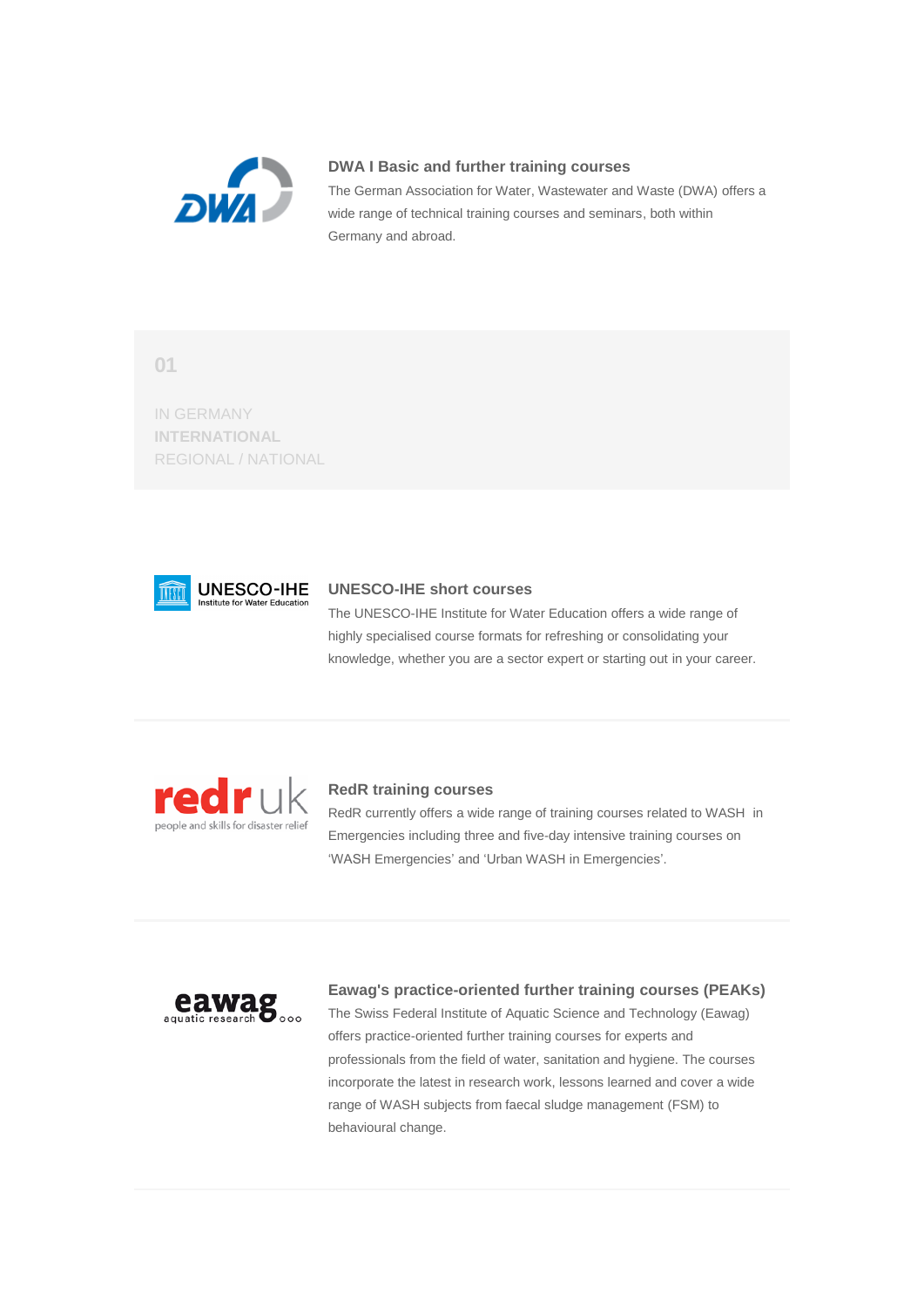# cewas

#### **Cewas start-up programme**

The international centre for water management services (cewas) offers a start-up programme for young professionals in the WASH sector. The programme is broken down into training modules on sustainable sanitation and water management, business development and one-to-one coaching.



# **University of Copenhagen: water supply and sanitation in emergencies**

As part of its Master of Disaster Management programme, the University of Copenhagen offers a four-week course on water supply and sanitation in emergencies.

**01**

IN GERMANY INTERNATIONAL REGIONAL / NATIONAL



#### **CAWST: WASH training courses and workshops**

The Centre for Affordable Water and Sanitation Technology (CAWST) offers a range of specialised WASH seminars and workshops on site in the target countries.

# **BushProof**

**BushProof: WASH training course** I Madagascar BushProof offers a practice-oriented, one-week training course on water and sanitation infrastructure in Antananarivo, Madagascar in March 2015.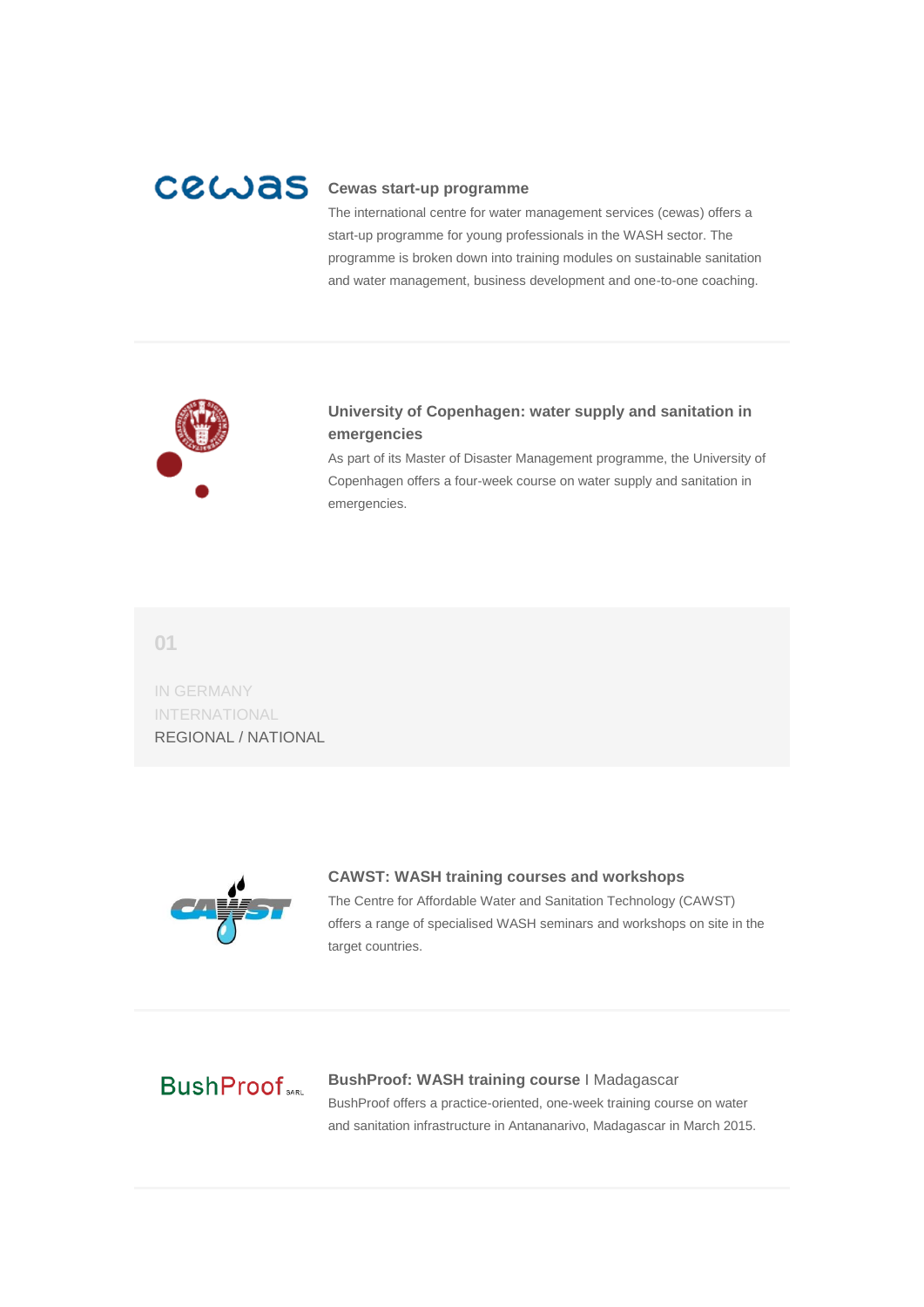

# **Bioforce Institute: Training courses on water, sanitation, hygiene and nutrition** I Mali

The Bioforce Institute offers French-speaking vocational training courses on water, sanitation, hygiene and nutrition in Bamako, Mali.



**Sustainable Sanitation Center: course on sustainable sanitation and water management** I Philippines The Sustainable Sanitation Center at Xavier University, the Philippines, offered a one-week course on sustainable sanitation and water management in January 2015.



**Welthungerhilfe: post-implementation monitoring** I Ethiopia Welthungerhilfe is holding a workshop on post-implementation monitoring over several days in Addis Ababa in April/May 2015. The workshop is open to international partners, WASH think tanks and local partners. **For more details please contact:** Stephan Simon (stephan.simon@welthungerhilfe.de)



# **German WASH Network: Regional Emergency WASH Workshops**

With support from the German Federal Foreign Office (AA), the German WASH Network conducts two regional emergency WASH workshops in Africa (Uganda) and Asia (Bangkok) in 2015. They will be open to members and local partner organisations of the German WASH Network. **For more details please contact**: Robert Gensch

(robert.gensch@germantoilet.org)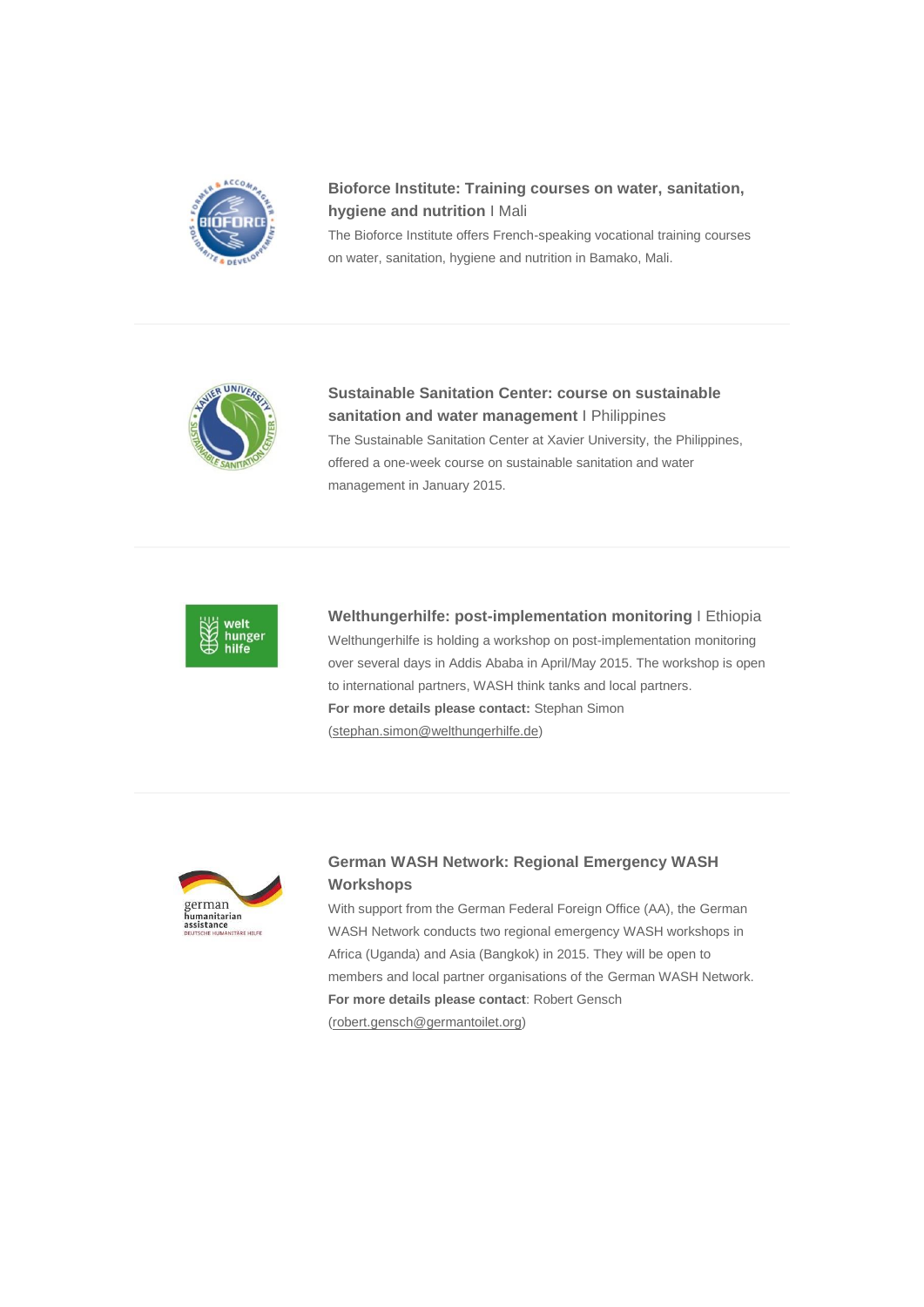# **02 WASH online platforms, blogs and newsletters**

sustainable sanitation alliance

#### **SuSanA website**

The website of the Sustainable Sanitation Alliance (SuSanA) has probably the most comprehensive library on sustainable sanitation as well as a photo database, information on SuSanA partners and working groups, current events, job offers and news from the sector.



#### **SuSanA Forum**

The SuSanA Forum is a moderated forum with more than 4,000 registered users. It offers a platform for professional exchange and interaction with WASH sector experts around the globe on relevant topics. It includes an email alert and an integrated Google search function.



#### **SSWM toolbox**

The Sustainable Sanitation and Water Management (SSWM) online portal offers an interactive overview of key technologies, software and planning strategies in the sector. It includes important filter and search functions, cross references and an extensive literature database.



#### **Eawag/Sandec**

The website of the Department of Water and Sanitation in Developing Countries (Sandec) at the Swiss Federal Institute of Aquatic Science and Technology (Eawag) provides an overview of ongoing research projects,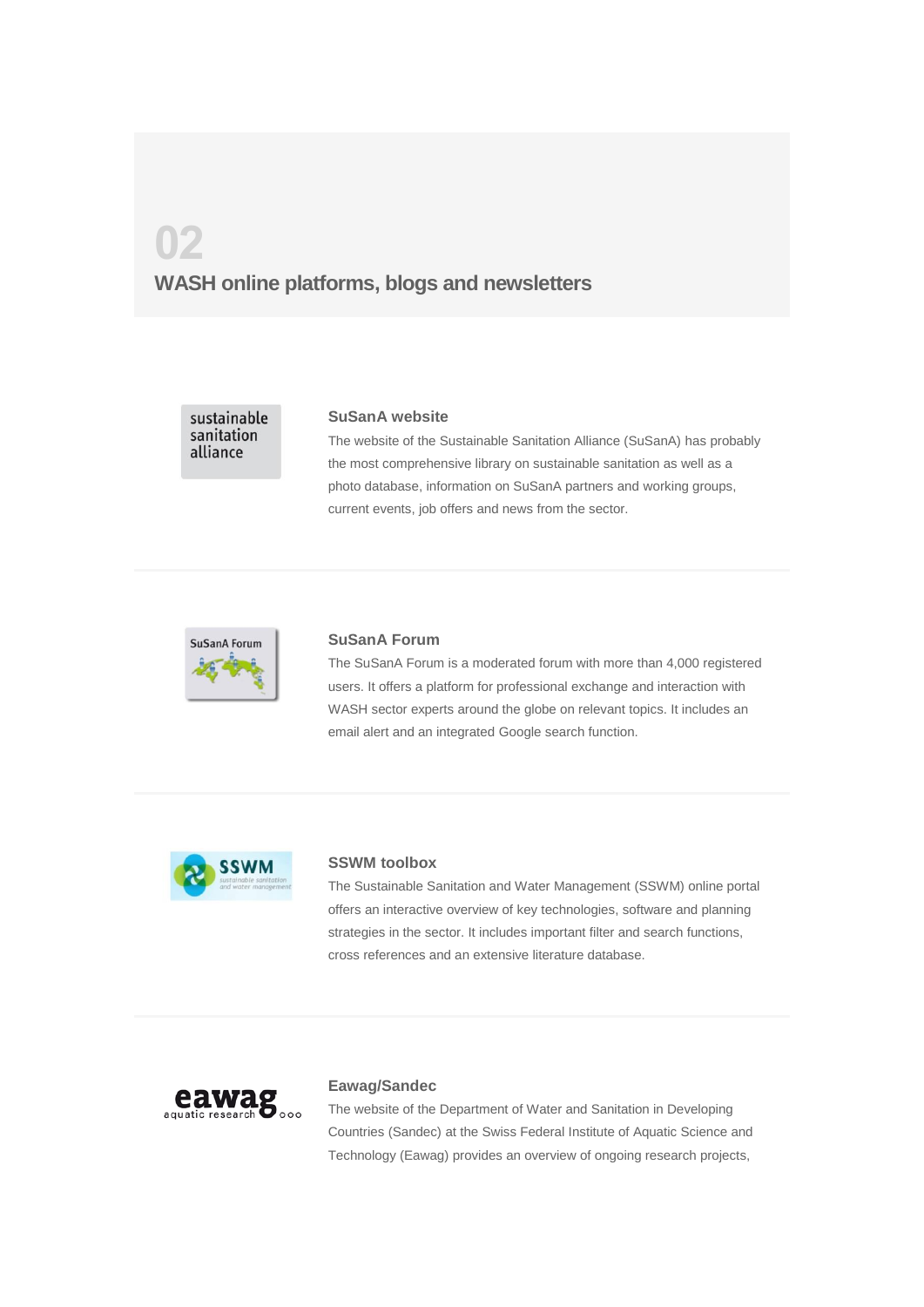publications, training courses and e-learning courses.



#### **eCompendium**

The eCompendium is the interactive version of Eawag's Compendium of Sanitation Systems and Technologies. It offers a comprehensive range of system templates with links to corresponding technology sheets and filter functions.

# akvopedia

#### **Akvopedia**

The Akvopedia website is a WASH wiki and online platform for finding and sharing knowledge on water, sanitation and hygiene.

## Humanitarian RESPONSE

#### **Humanitarian Response Platform**

The Humanitarian Response Platform is a coordination and information portal with country-specific sub-pages including local documents, data records, contacts and information on clusters, the Humanitarian Programme Cycle and cross-sectoral themes.



#### **WASH Cluster website**

The WASH Cluster website provides general information on the cluster. It also includes a comprehensive library and training materials on Emergency WASH, promoting hygiene, cluster coordination and information management.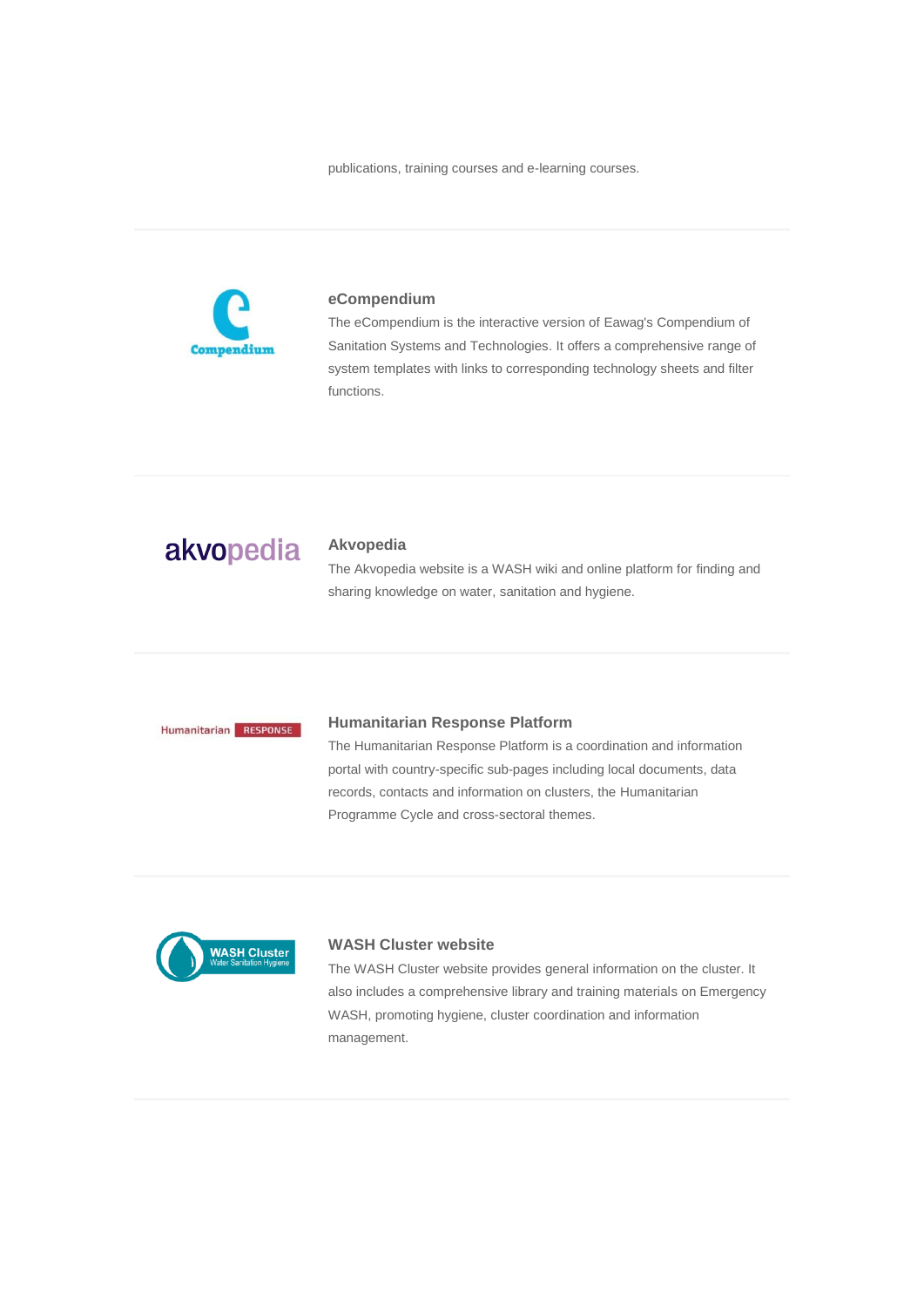

#### **Sanitation Updates**

Sanitation Updates is a blog with news, opinions and resources. It is run by the International Water and Sanitation Centre (IRC) and USAID. Subscribers can use a notification function that sends them the latest contributions by email.



#### **WASHplus**

This website offers a weekly newsletter on relevant sectoral themes, a bibliographical database on WASH and nutrition as well as a library, training materials, webinars and presentations.

# $\dot{\phantom{1}}$  saniblog.org

## **Saniblog**

Established in 2007, Saniblog actively covers WASH themes, with a particular focus on sanitation.



#### **SHARE**

Sanitation and Hygiene Applied Research for Equity is a DFID-supported initiative to generate and collect information on advocacy activities in the area of water, sanitation and hygiene. The website includes a library of recent studies and research findings along with a regular newsletter.



#### **CARE's Water+ wiki**

CARE's Water+ wiki is a knowledge sharing platform. It has a comprehensive literature database and a collection of worldwide training and e-learning offerings.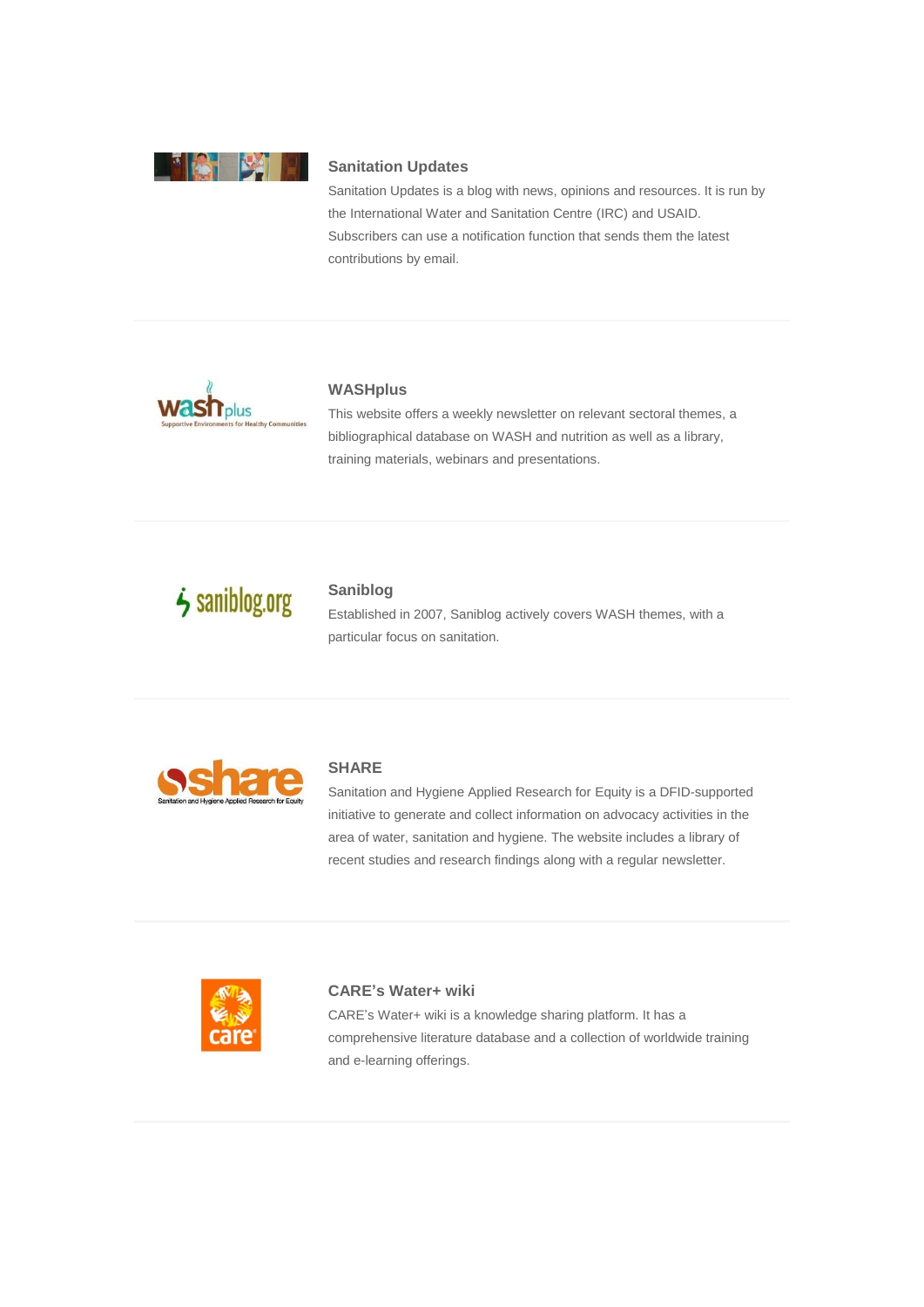

#### **UNECE's Water Convention website**

Website of UNECE's Convention on the Protection and Use of Transboundary Watercourses and International Lakes



#### **The Sphere Project**

The online platform of the Sphere Project provides comprehensive information on Sphere (Humanitarian Charter and Minimum Standards in Humanitarian Response), including a download of its handbook in more than 20 languages, e-learning material, a training calendar and a newsletter.

# **03 WASH e-learning courses, MOOCs and webinars**



## **Eawag/Sandec: Massive open online courses (MOOCs) on water, sanitation and hygiene**

Eawag currently offers three MOOCs on 'Planning and Design of Sanitation Systems and Technologies', 'Household Water Treatment and Safe Storage', and 'Solid Waste Management'.



#### **WEDC: Online courses on water, sanitation and hygiene**

The Water, Engineering and Development Centre (WEDC) at Loughborough University currently offers the following online courses: 'Development, Disasters and Sanitation', 'Emergency Water Supply and Sanitation', 'Rural Sanitation at Scale', 'Soft Skills for Water Professionals'.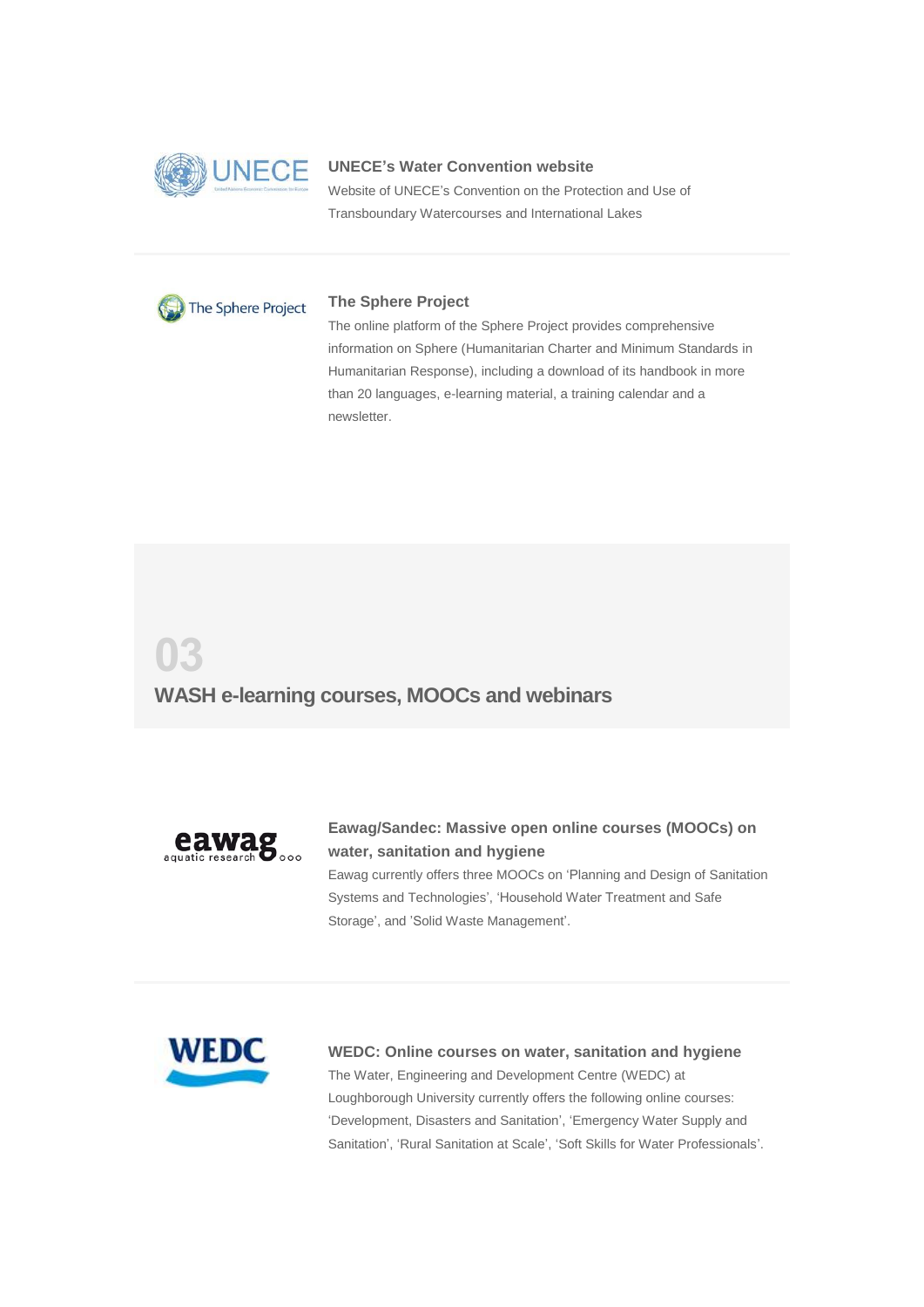

#### **CAWST: Various online courses related to WASH**

The Centre for Affordable Water and Sanitation Technology (CAWST) offers regular online training courses on various topics related to water, sanitation and hygiene.



#### **RWSN: Webinars**

The Rural Water Supply Network (RWSN) offers a series of webinars on rainwater harvesting, groundwater and waterpoint mapping.



#### **IRC: WASH Costs e-learning course**

The International Water and Sanitation Centre (IRC) will be offering an online course entitled 'WASH-Costs – Costing Sustainable Services'.



#### **UNESCO-IHE: Faecal Sludge Management**

The UNESCO-IHE Institute for Water Education will offer a comprehensive e-learning course on 'Faecal Sludge Management' in 2015.



# **The Sphere Project: Sphere Handbook in Action** The Sphere Project offers a Sphere Handbook in Action e-learning course to strengthen the effective use of the Sphere Handbook, Humanitarian Charter and Minimum Standards in Humanitarian Response.



**UNITAR: Introduction to Water Diplomacy** The UN Institute for Training and Research (UNITAR) offers a web-based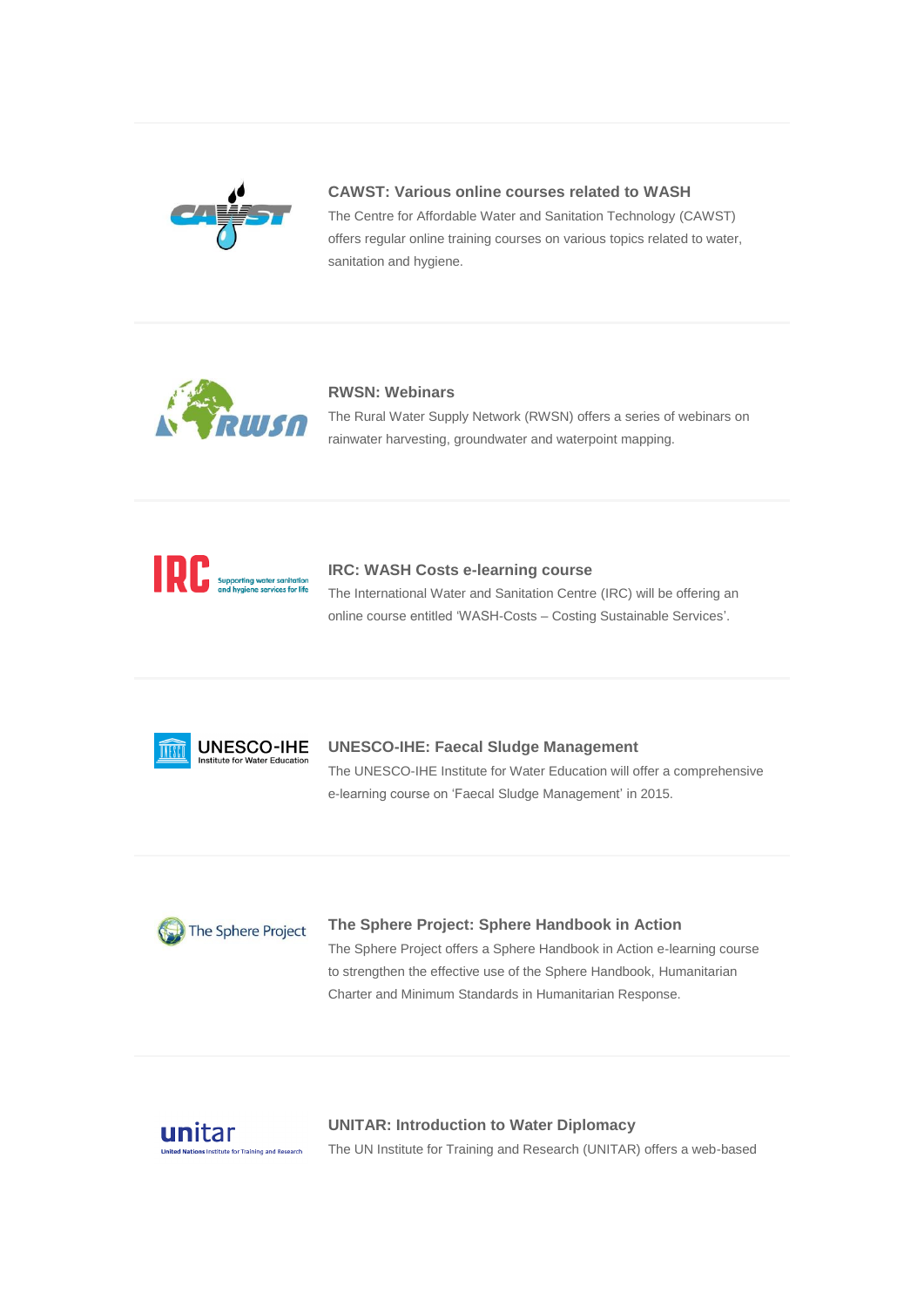course entitled 'Introduction to Water Diplomacy'.



# **CUAS/UNEP: Disasters and Ecosystems – Resilience in a Changing Climate**

Together with UNEP, Cologne University of Applied Sciences (CUAS) offers a massive open online course (MOOC) on 'Disasters and Ecosystems – Resilience in a Changing Climate'.



THE UNIVERSITY of NORTH CAROLINA<br>at CHAPEL HILL

#### **UNC: online courses**

The University of North Carolina (UNC) offers two e-learning courses: one on 'Water Safety Plans' and another on 'Monitoring, Evaluation and Learning (MEL) for WASH'.



# **Tufts University: The Biology of Water and Health (MOOC)** Tufts University is currently running a MOOC on 'The Biology of Water and Health'.



#### **TU Delft: e-learning courses**

Delft University of Technology currently offers online courses on 'Introduction to Drinking Water Treatment' and 'Introduction to the Treatment of Urban Sludge'.



# **UoM: Water Supply and Sanitation Policy in Developing Countries**

The University of Manchester (UoM) has an e-learning course on 'Water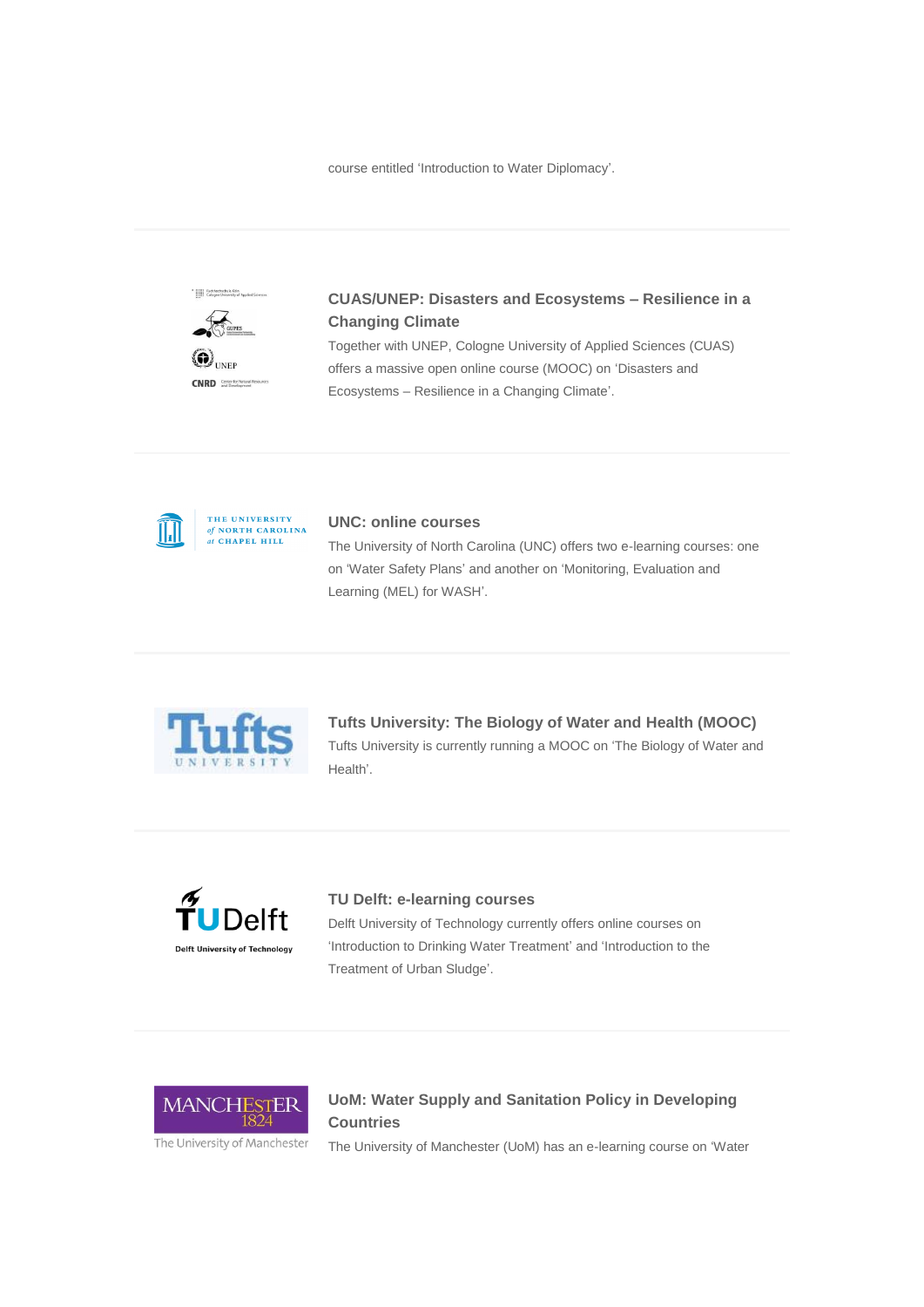Supply and Sanitation Policy in Developing Countries'.



#### **dis I course: WASH e-learning courses**

dis I course is a network of interregional water experts. Its web platform offers a range of e-learning measures in the area of water, sanitation and hygiene, for example 'Sector Governance in Urban Sanitation', 'Implementation of New Sanitation Technologies' and 'Non-Revenue Water Approaches'.



## **World Bank: Designing and Implementing Successful Water Supply and Sanitation Utility Reform** The World Bank runs an online course on 'Designing and Implementing

Successful Water Supply and Sanitation Utility Reform'.

**04**

# **Calendar of WASH events 2015/2016**

May 2015 **Senegal** AfricaSan 4 www.africasan.com

6 – 8 May 2015 Shanghai / China

IE Expo (IFAT Asia) http://www.ie-expo.com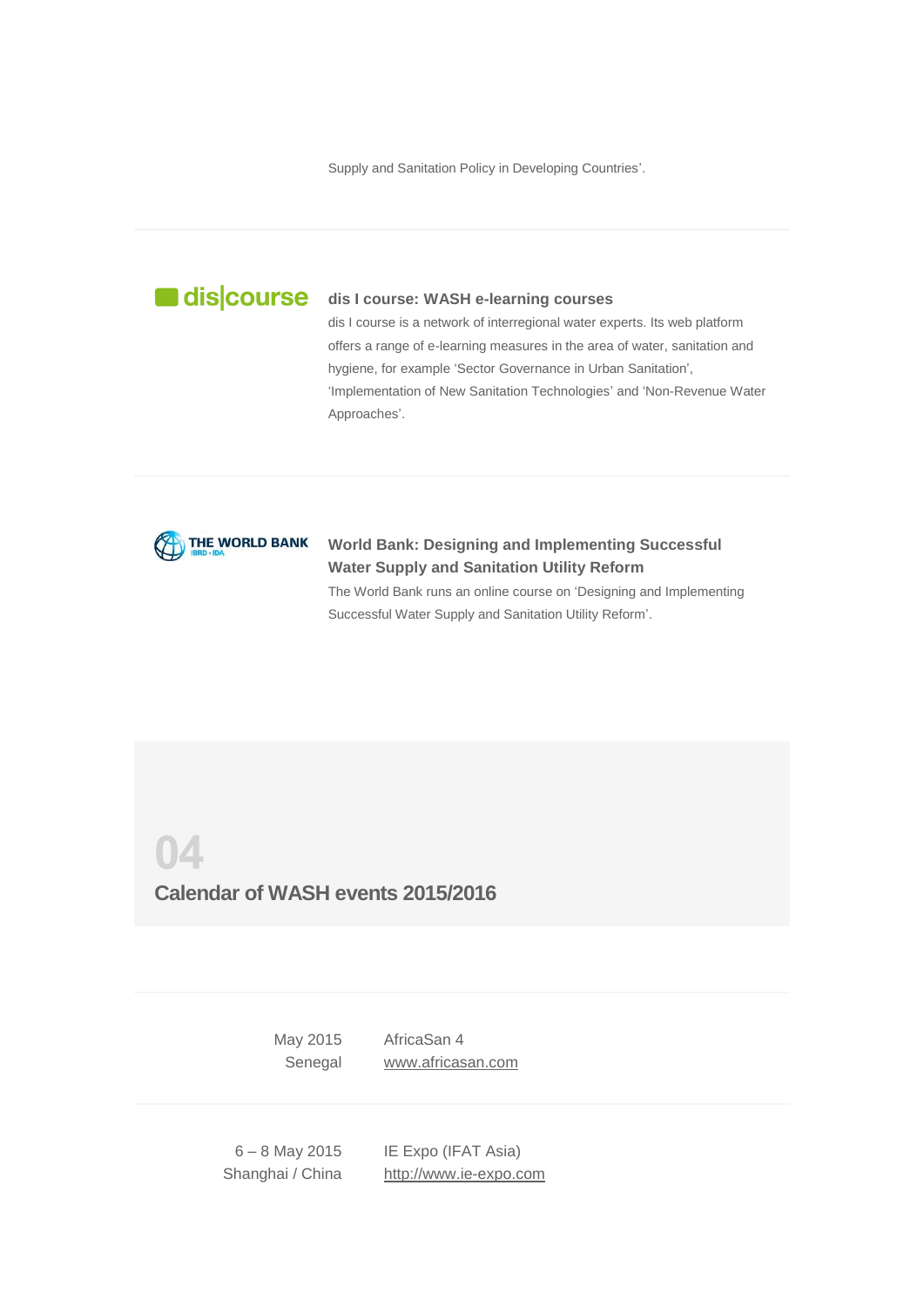| 18 - 21 May 2015            | <b>IWA Nutrient Removal and Recovery Conference</b>     |
|-----------------------------|---------------------------------------------------------|
| Gdansk / Poland             | www.nrr2015.org                                         |
| 28 May 2015                 | Menstrual Hygiene Day                                   |
| 27 - 31 June 2015           | 38th WEDC Conference                                    |
| Loughborough / UK           | www.wedcconference.co.uk                                |
| 19 - 21 August 2015         | DT2015: Dry Toilet Conference                           |
| Tampere / Finland           | www.huussi.net/en/activities/dt-2015                    |
| 23 - 28 August 2015         | Stockholm World Water Week 2015 (Water for Development) |
| Stockholm / Sweden          | www.worldwaterweek.org                                  |
| August 2015                 | 20th SuSanA Meeting                                     |
| Stockholm / Sweden          | www.susana.org                                          |
| 15 - 18 September 2015      | <b>IFAT Forum Africa</b>                                |
| Johannesburg / South Africa | http://www.ifatforum-africa.com                         |
| 15 October 2015             | Global Handwashing Day                                  |
| 02 - 06 November 2015       | 3rd Amsterdam International Water Week                  |
| Amsterdam / The Netherlands | www.internationalwaterweek.com                          |
| November 2015               | <b>WASH and Nutrition Conference</b>                    |
| Bonn / Germany              | www.washnet.de                                          |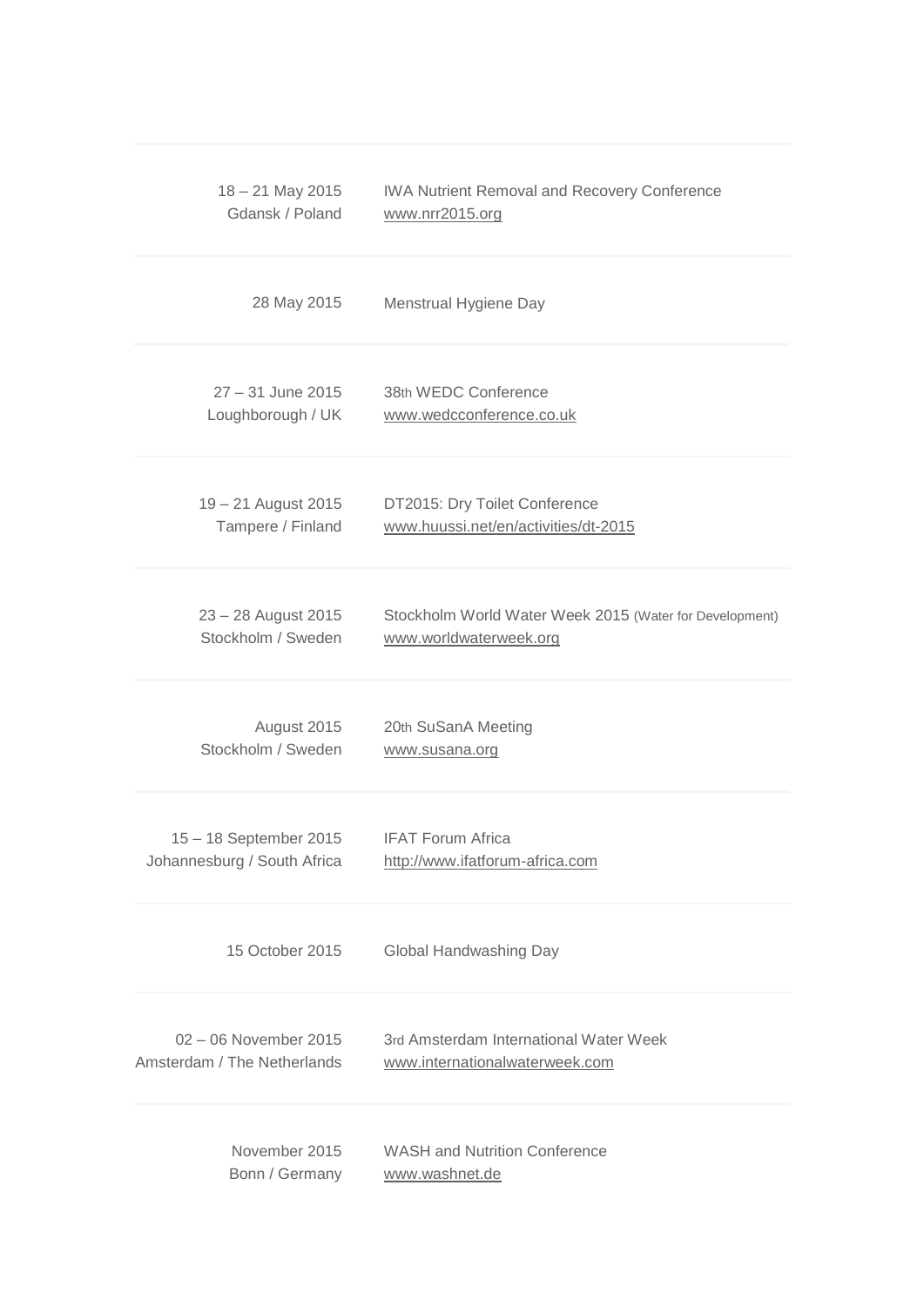| 19 November 2015                     | World Toilet Day (Theme: WASH & Nutrition)                                                     |
|--------------------------------------|------------------------------------------------------------------------------------------------|
| November 2015                        | <b>UNSGAB</b> closing event                                                                    |
| 18 - 21 November 2015<br>Goa / India | International Conference on Terra Preta Sanitation<br>www.terra-preta-sanitation.net           |
| 22 March 2016                        | World Water Day                                                                                |
| April 2016<br>Washington / USA       | Sanitation and Water for All (SWA) High Level Meeting<br>(tbc)<br>sanitationandwaterforall.org |
| May 2016<br>Istanbul / Turkey        | World Humanitarian Summit<br>www.worldhumanitariansummit.org                                   |

# **05**

**Recent WASH publications**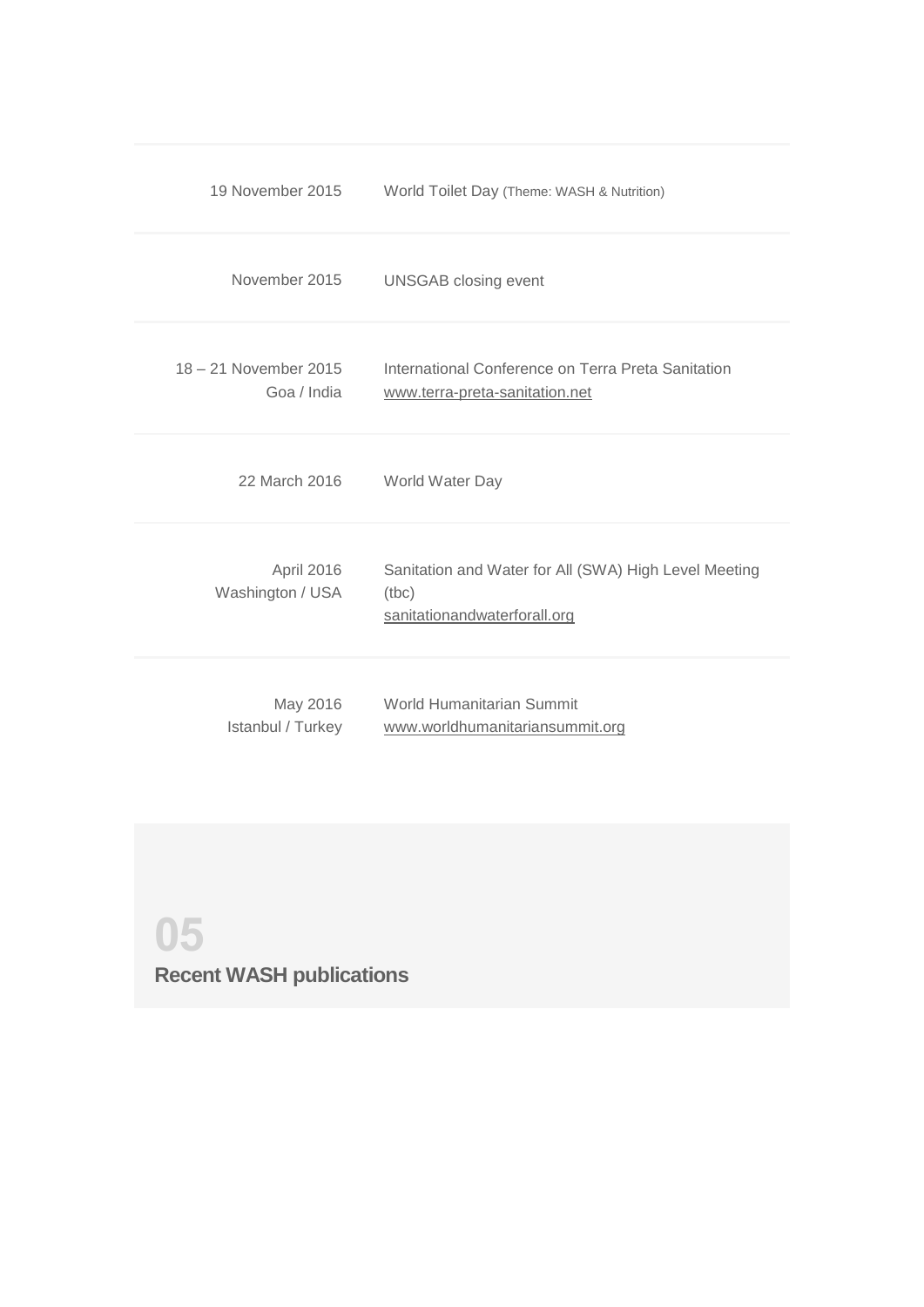

## **Compendium of Sanitation Systems and Technologies (2nd edition)**

*by: Tilley, E., Ulrich, L., Lüthi, C., Reymond, Ph., Zurbrügg, C. Published by: eawag 2014, Dübendorf (Switzerland)*

This second, revised edition of the Compendium presents a huge range of information on sanitation systems and technologies in one volume. In addition to a detailed description of the different system configurations for a variety of contexts, it provides technology information sheets, which describe the main advantages, disadvantages, applications and appropriateness of the technologies required to build a comprehensive sanitation system. By ordering and structuring tried and tested technologies into one concise document, it provides readers with a useful planning tool for making more informed decisions.



#### **Violence, Gender and WASH – A Practitioner's Toolkit**

*by: House, S., Ferron, S., Sommer, M., Cavill, S. Published by: WaterAid/SHARE 2014, London (UK)*

This toolkit has been developed in response to the fact that although the lack of access to appropriate water, sanitation and hygiene services (WASH) is not the root cause of violence, it can lead to increased vulnerabilities to violence in varying forms. By recognising both the risks of violence associated with WASH and the potential benefits of WASH, this toolkit aims to shine a light on this problem and encourage practitioners to recognise their capacity to make WASH safer and more effective.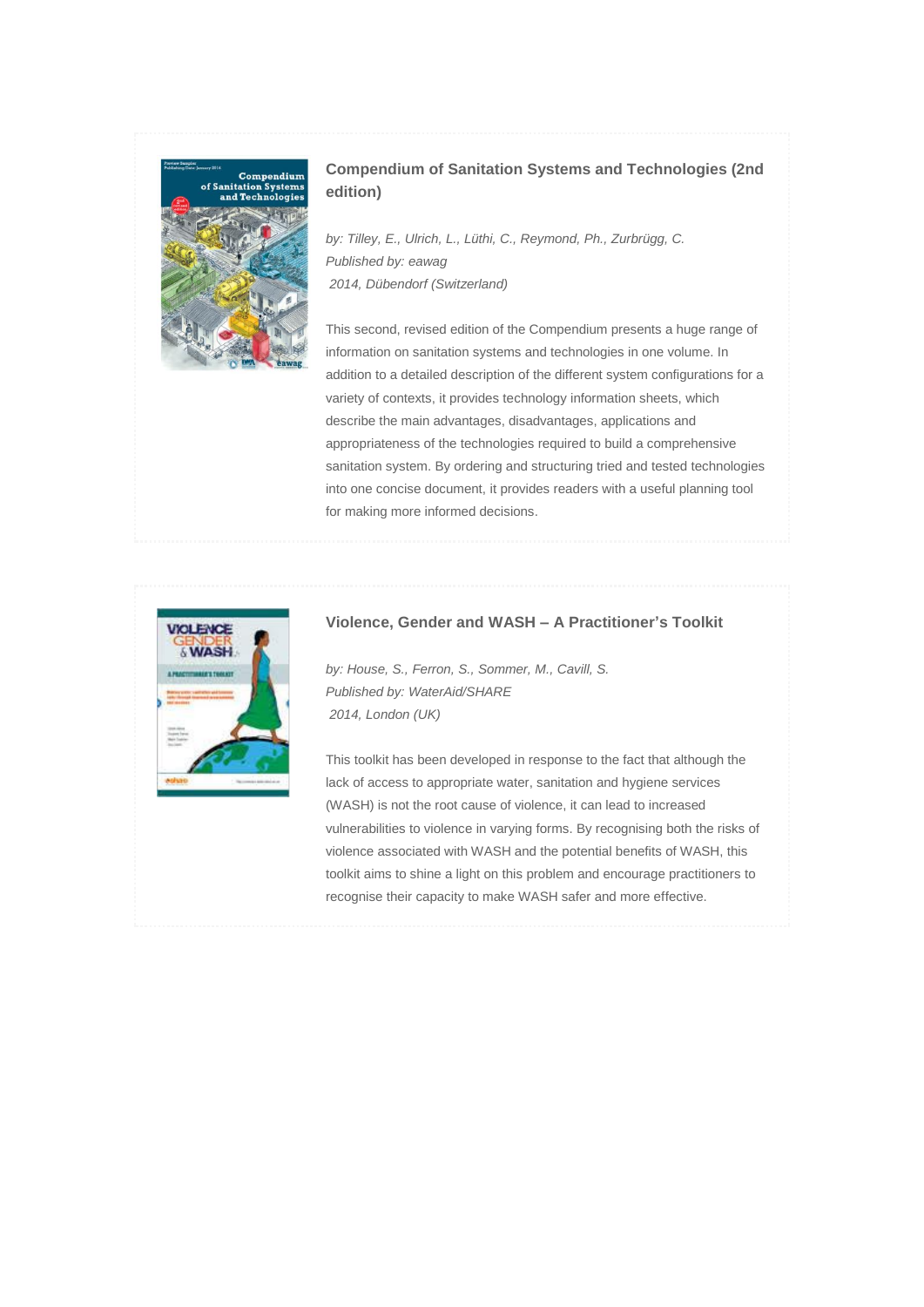

#### **SuSanA (2014): Making WASH in Schools more Sustainable**

*by: Wendland, C., Rieck, C., Roenitzsch, S., van Epps, A. Published by: SuSanA 2014, Eschborn (Germany)*

This publication showcases various approaches, both practical and innovative, adopted by SuSanA partners from around the world and shows how access to water and sanitation can be structured more sustainably. The best practice examples outlined here provide inspiration for decisionmakers, planners and practitioners.



**Water, Sanitation and Hygiene – Meeting the challenge of rapidly increasing humanitarian needs in WASH**

*Published by: DG ECHO 2014, Brussels, Belgium*

In this publication, the European Union – currently the largest donor in humanitarian WASH funding – summarises its strategy for the sector. In addition to outlining basic principles and categorising the different crisis scenarios relevant for WASH, this policy document also describes intervention factors and coordination and advocacy needs. A comprehensive array of annexes includes a decision tree, technical guidelines and a detailed glossary.



#### **Developing a Water and Sanitation Safety Plan**

*by: Samwel, M., Wendland, C. Published by: WECF 2014, Munich, Germany*

Based on WHO's Water Safety Plan approach – a strategy for managing drinking water quality from catchment to consumer – Women in Europe for a Common Future (WECF) has developed a compendium to enable small communities that often lack the broad, technical know-how for WASH to draft and implement their own water and sanitation safety plans.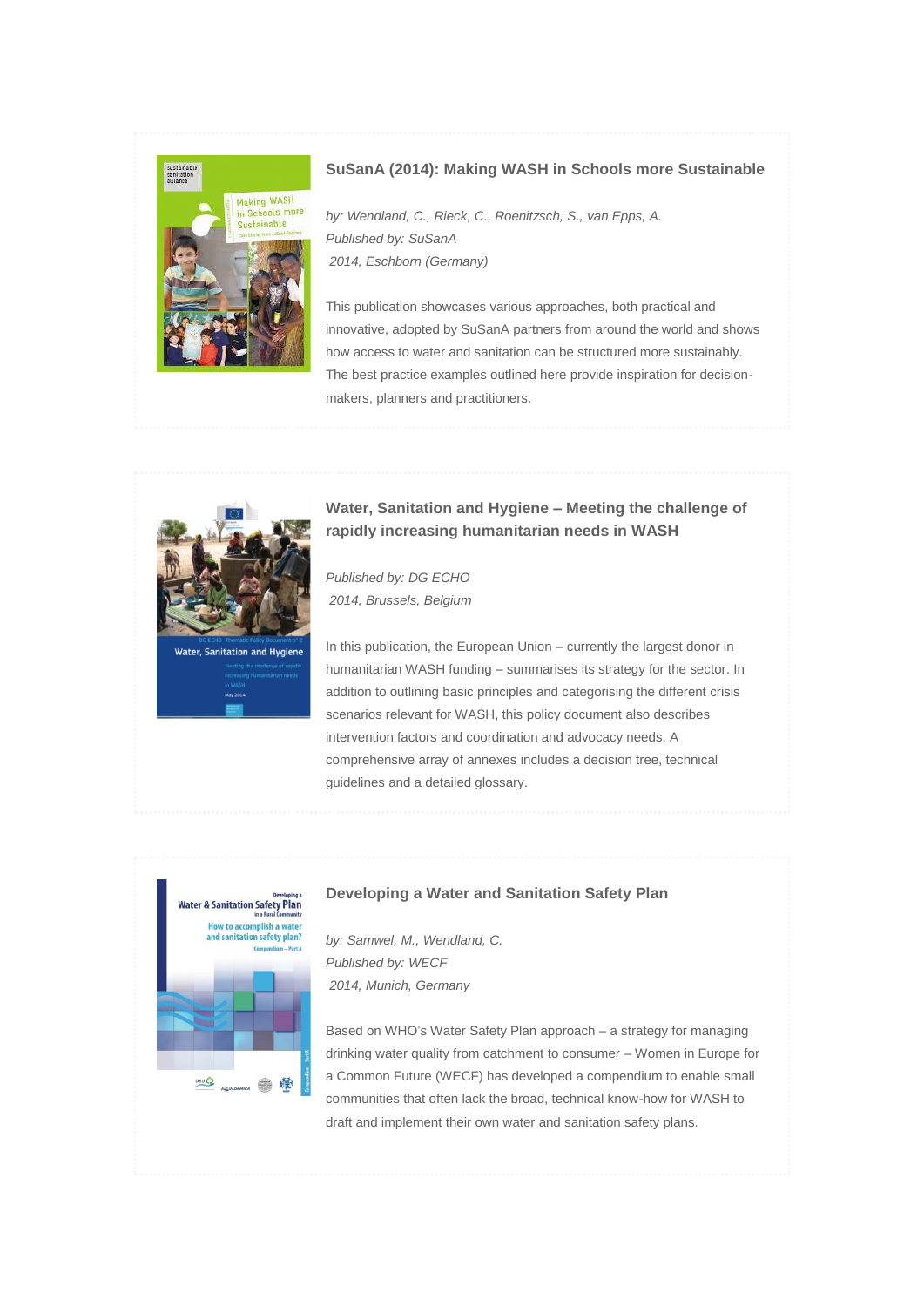This publication will soon also be available in Romanian, Macedonian and Russian.



#### **Skill Development in the Water Sector**

*Published by: German Water Partnership 2014, Berlin, Germany*

This publication by the German Water Partnership provides guidelines on skills development and long-term employability in the international water sector. It provides specific, practice-oriented advice on basic and further vocational training and calls for the training of skilled workers in order to ensure sustainable, well-functioning infrastructure at international level in the water and sanitation sector.



## **Linking Relief and Development in the WASH Sector - An Overview and Contribution to the International Debate**

*by: Gensch, R., Hansen, R., Ihme, M. Published by: The German WASH network 2014, Berlin (Germany)*

This paper is a snapshot of the WASH sector at the interface between humanitarian aid and development cooperation. It aims to promote a deep and mutual understanding of the two focal areas of work in the WASH sector and also outlines further recommendations for the sector, based on a survey of WASH experts.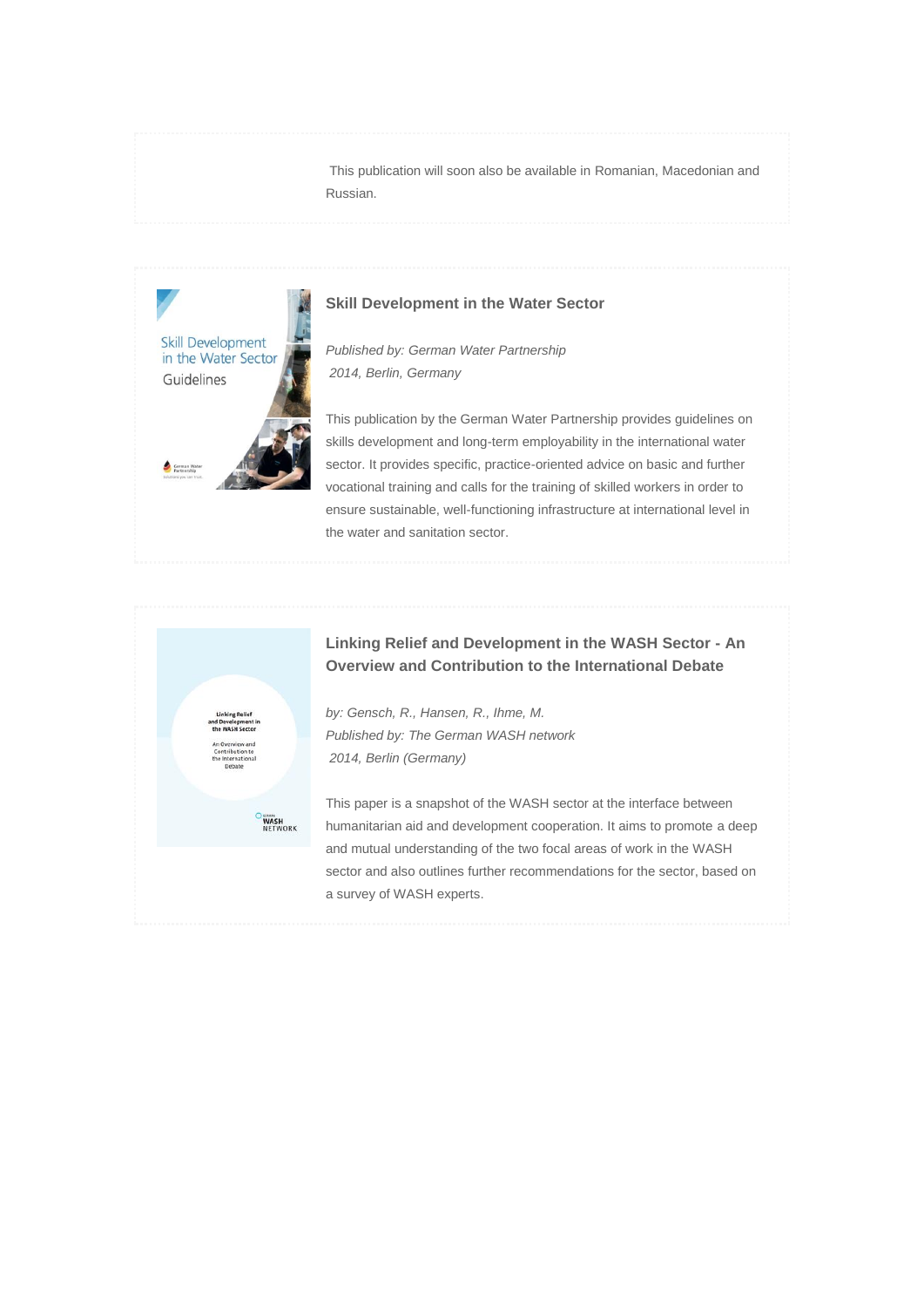

# **Faecal Sludge Management - Systems Approach for Implementation and Operation**

*by: Strande, L., Ronteltap, M., Brdjanovic, D. Published by: IWA Publishing 2014, London (UK)*

This book summarises the state-of-the-art technologies in the area of faecal sludge management. It addresses the planning and organisation of the entire service chain, from collection via the transport and treatment of the sludge to its final use or safe disposal. It also looks at operative, institutional and financial aspects and can be used as a guideline for planning city-wide faecal sludge management projects.

# **06**

# **Recommended reading – our top 5**

Last, but not least, at the end of each edition, we present our **top five books** as recommended by a well-known sector expert. This issue's expert is Dr Christoph Lüthi from Eawag/Sandec. If you are on the lookout for a suitable gift for a WASH expert, then you are bound to find something here.

**Dr Christoph Lüthi** is programme head at the Department of Water and Sanitation in Developing Countries (Sandec) at the Swiss Federal Institute of Aquatic Science and Technology (Eawag) in Zurich. He has been working for almost 20 years in the area of environmental management and urban sanitation and has been involved in several publications, including the 'Compendium of Sanitation Systems and Technologies' and 'Sustainable Sanitation in Cities'.

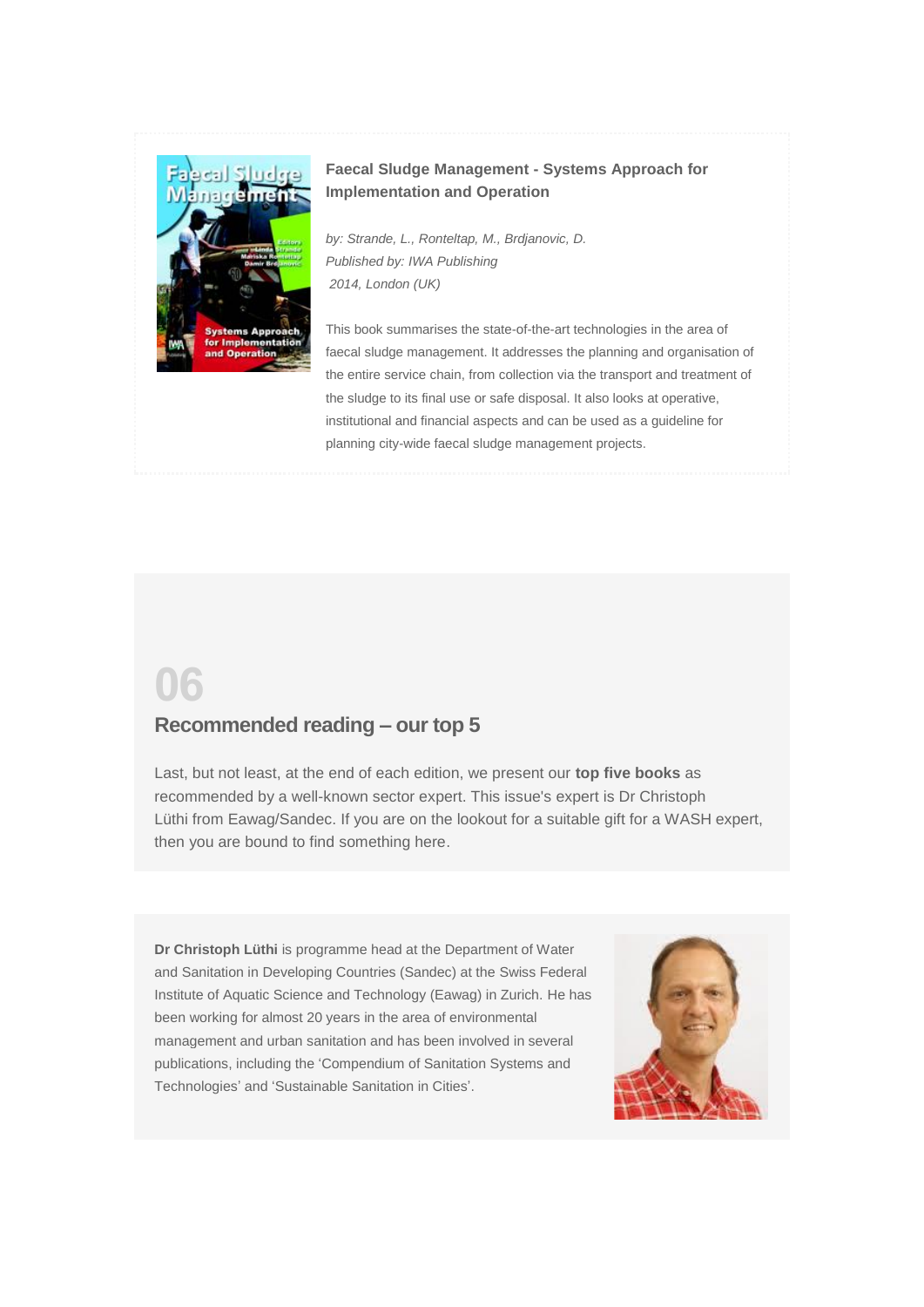

## **Faecal Sludge Management**

L. Strande et al, IWA Publishing, 2014

*'This is the first ever overview of state-of-the-art technologies in faecal sludge management. It is broken down into three clear sections – technology, management and planning – and outlines the basics for everyone involved in urban sanitation.'*



# **The Idealist – Jeffrey Sachs and the Quest to End Poverty**

N. Munk, Doubleday

*'This is a highly amusing description of Sachs' global campaign to end poverty. It explains why the region is now poorer than ever despite the fact that \$700 billion has been poured into Africa over the past 40 years.'*



# **Behind the Beautiful Forevers – Life, Death and Hope in a Mumbai Slum**

K. Boo, Portobello Books

*'Investigative journalism meets documentary novel: a very vivid and realistic description of day-to-day life in the Annawadi slum near Mumbai airport based on the four years that the author spent living there herself.'*